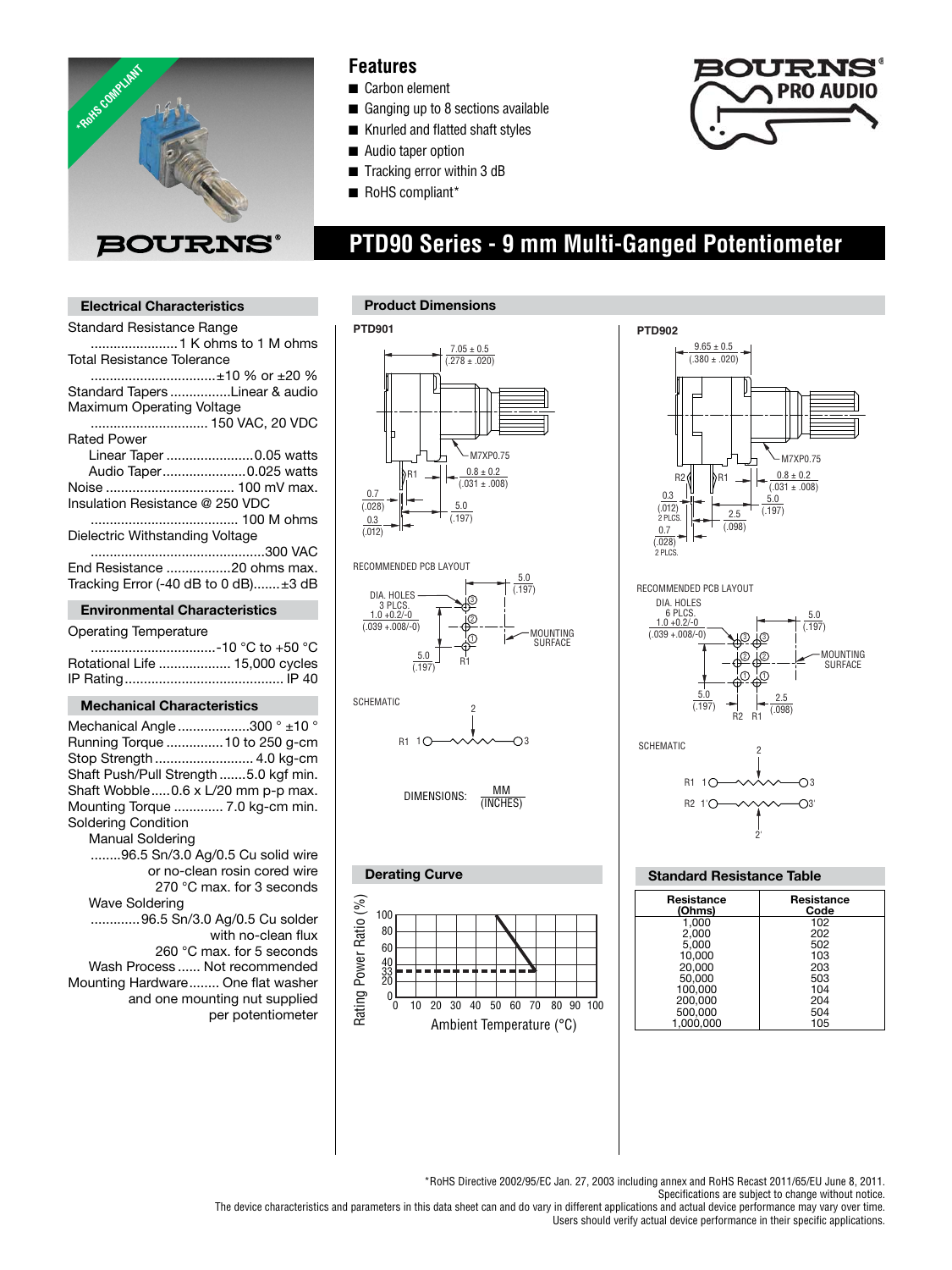## **Applications**

- Audio/TV sets
- Automotive sound systems
- Amplifiers/mixers/drum machines/synthesizers/DJ equipment
- Multimedia sound systems
- Portable electronics

# **PTD90 Series - 9 mm Multi-Ganged Potentiometer**

# **BOURNS®**



Specifications are subject to change without notice. The device characteristics and parameters in this data sheet can and do vary in different applications and actual device performance may vary over time. Users should verify actual device performance in their specific applications.